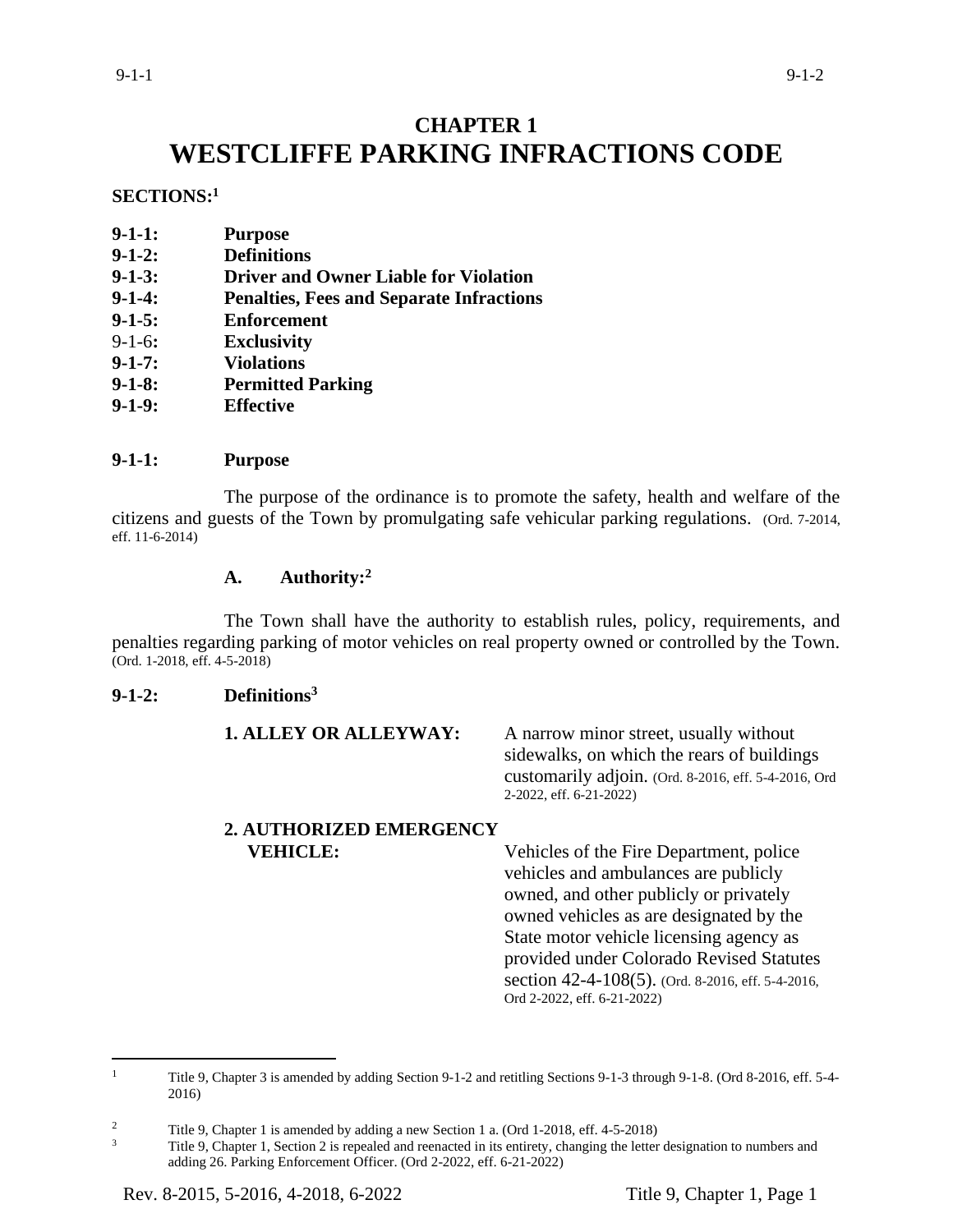| 3. BICYCLE:                    | Every device propelled by human power<br>upon which any person may ride, having<br>two (2) or more wheels, any of which is<br>more than fourteen inches (14") in diameter.<br>(Ord.8-2016, eff.5-4-2016, Ord 2-2022, eff. 6-21-2022)                                                                                                                                                            |
|--------------------------------|-------------------------------------------------------------------------------------------------------------------------------------------------------------------------------------------------------------------------------------------------------------------------------------------------------------------------------------------------------------------------------------------------|
| <b>4. BUSINESS DISTRICT:</b>   | The territory contiguous to a highway, street<br>or roadway as defined in the Town Zoning<br>and Building Code. (Ord. 8-2016, eff. 5-4-2016, Ord<br>2-2022, eff. 6-21-2022)                                                                                                                                                                                                                     |
| <b>5. COMMERCIAL VEHICLES:</b> | Every vehicle designated, maintained or<br>used primarily for the transportation of<br>property or persons in the course of<br>commerce.(Ord.8-2016, eff. 5-4-2016, Ord 2-2022, eff.<br>$6 - 21 - 2022$                                                                                                                                                                                         |
| <b>6. CONTROLLED ACCESS</b>    |                                                                                                                                                                                                                                                                                                                                                                                                 |
| <b>HIGHWAY, STREET OR</b>      |                                                                                                                                                                                                                                                                                                                                                                                                 |
| <b>ROADWAY:</b>                | Every highway, street or roadway in respect<br>to which owners or occupants of abutting<br>lands and other persons have no legal right<br>of access to or from the same except at the<br>points only and in a manner as may be<br>determined by the public authority having<br>jurisdiction over the highway, street or<br>roadway.(Ord.8-2016, eff. 5-4-2016, Ord 2-2022, eff. 6-<br>$21-2022$ |
| 7. COURT:                      | The Municipal Court of the Town. (Ord. 8-<br>2016, eff. 5-4-2016, Ord 2-2022, eff. 6-21-2022)                                                                                                                                                                                                                                                                                                   |
| 8. CROSSWALK:                  | That portion of a roadway ordinarily<br>included within the prolongation or<br>connection of the lateral lines of sidewalks<br>at intersections or any portion of a roadway<br>distinctly indicated for pedestrian crossing<br>by lines or markings on the surface. (Ord. 8-<br>2016, eff. 5-4-2016, Ord 2-2022, eff. 6-21-2022)                                                                |
| 9. CUL-DE-SAC:                 | a street, or passage closed at one end. (Ord. 8-<br>2016, eff. 5-4-2016, Ord 2-2022, eff. 6-21-2022)                                                                                                                                                                                                                                                                                            |
| <b>10. DISABLED PERSON:</b>    | A person so severely disabled that the<br>person is unable to move from place to place<br>without the aid of a mechanical device or<br>who has a physical impairment verified, in<br>writing, by the Director of the Division of<br>Rehabilitation or a physician licensed to<br>practice medicine in this State that the<br>impairment limits substantially the person's                       |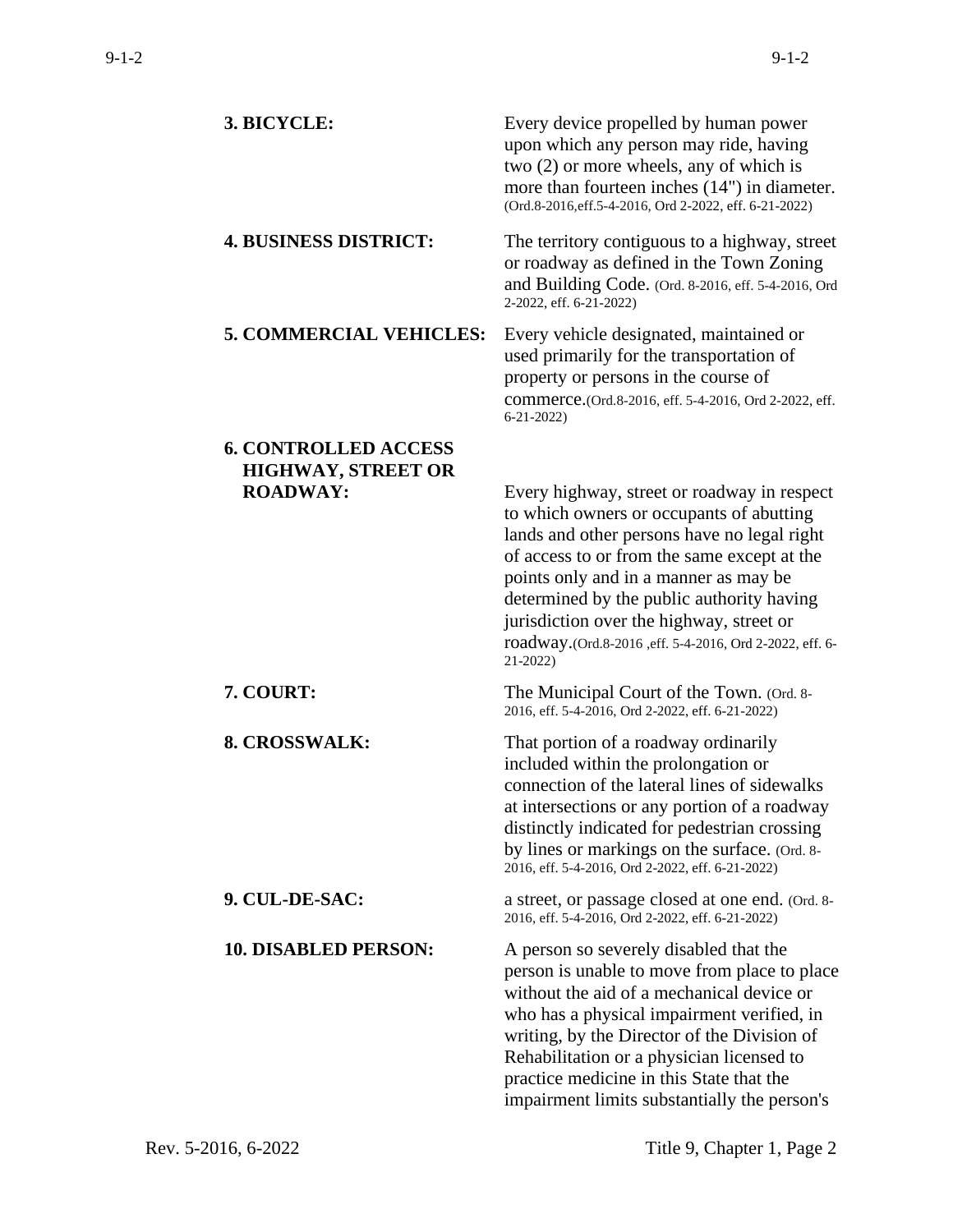ability to move from place to place. (Ord. 8-

|                            | 2016, eff. 5-4-2016, Ord 2-2022, eff. 6-21-2022)                                                                                                                                                                                                                                                                                                                                                                                            |
|----------------------------|---------------------------------------------------------------------------------------------------------------------------------------------------------------------------------------------------------------------------------------------------------------------------------------------------------------------------------------------------------------------------------------------------------------------------------------------|
| 11. DRIVER:                | Every person who drives or is in actual<br>physical control of a vehicle. (Ord. 8-2016, eff. 5-<br>4-2016, Ord 2-2022, eff. 6-21-2022)                                                                                                                                                                                                                                                                                                      |
| <b>12. ELDERLY PERSON:</b> | A person who has reached the age of sixty<br>five $(65)$ . (Ord.8-2016, eff. 5-4-2016, Ord 2-2022, eff.<br>$6 - 21 - 2022$                                                                                                                                                                                                                                                                                                                  |
| <b>13. FARM TRACTOR:</b>   | Every motor vehicle designed and used<br>primarily as a farm implement for drawing<br>plows, mowing machines and other<br>implements of husbandry. (Ord. 8-2016, eff. 5-4-<br>2016, Ord 2-2022, eff. 6-21-2022)                                                                                                                                                                                                                             |
| <b>14. INTERSECTION:</b>   | 1. The area embraced within the<br>prolongation of lateral curb lines or, if<br>none, then the lateral boundary lines of<br>two (2) or more streets or highways<br>which join one another at an angle,<br>whether or not one highway, street or<br>roadway crosses the other. (Ord. 8-2016, eff.<br>5-4-2016, Ord 2-2022, eff. 6-21-2022)                                                                                                   |
|                            | 2. Where a highway, street or roadway<br>includes two (2) roadways thirty feet<br>(30') or more apart, then every crossing<br>of each roadway of the divided highway,<br>street or roadway by an intersecting<br>highway, street or roadway shall be<br>regarded as a separate intersection. (Ord.<br>8-2016, eff. 5-4-2016, Ord 2-2022, eff. 6-21-2022)                                                                                    |
|                            | 3. In the event the intersecting highway,<br>street or roadway also includes two (2)<br>roadways thirty feet (30') or more apart,<br>then every crossing of two $(2)$ or more<br>roadways of the streets or highways shall<br>be regarded as a separate intersection.<br>The junction of an alley with a highway,<br>street or roadway does not constitute an<br>intersection. (Ord. 8-2016, eff. 5-4-2016, Ord 2-<br>2022, eff. 6-21-2022) |
| <b>15. LOADING ZONE:</b>   | A designated space reserved for the<br>exclusive use of vehicles during the loading<br>or unloading of passengers or property.<br>(Ord.8-2016, eff. 5-4-2016, Ord 2-2022, eff. 6-21-2022)                                                                                                                                                                                                                                                   |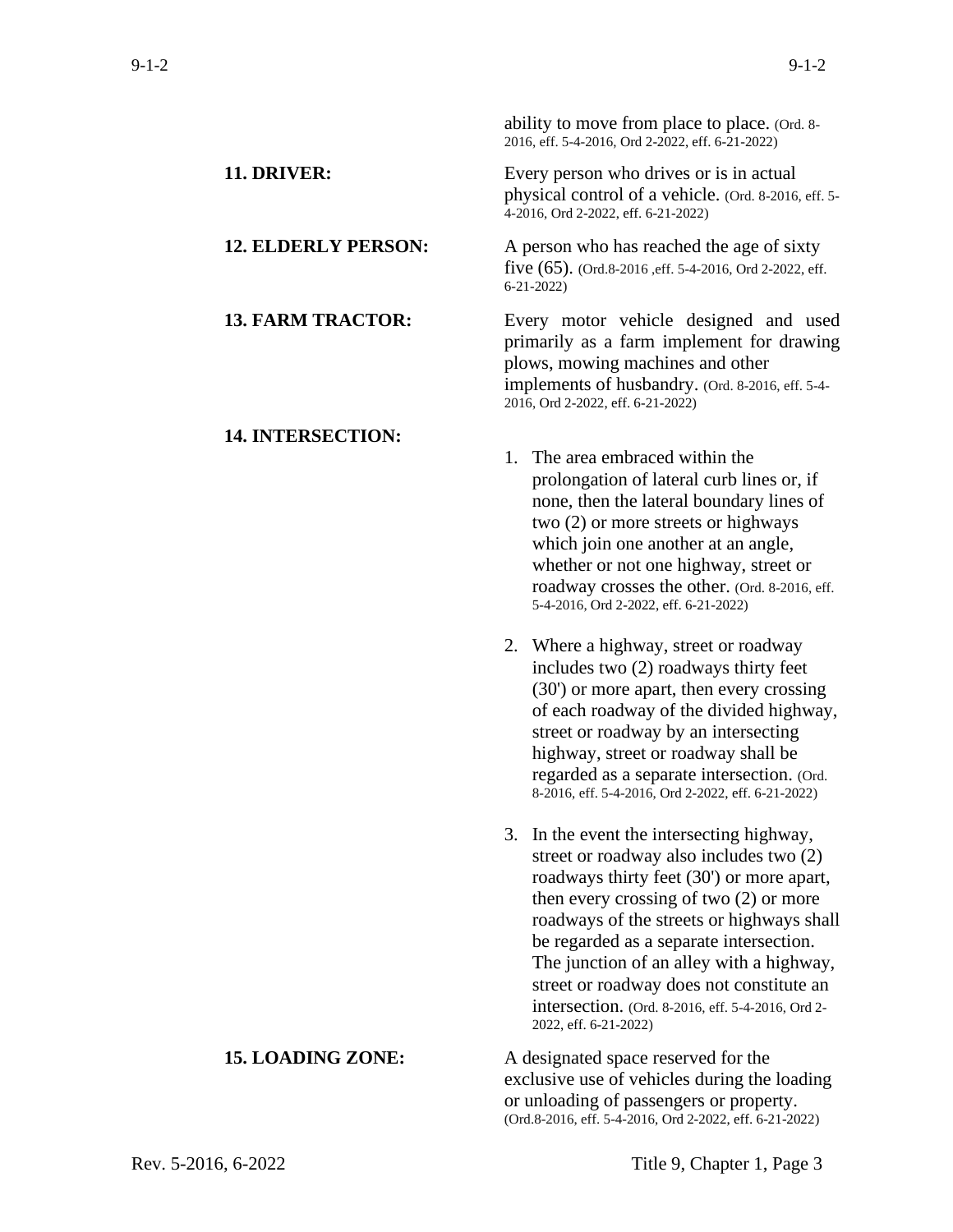| <b>16. MARKINGS:</b>                                   | All lines, patterns, words, colors or other<br>devices, except signs, set into the surface of,<br>applied upon or attached to the pavement or<br>curbing or to objects within or adjacent to<br>the roadway, conforming to State standards<br>as required by law and officially placed for<br>the purpose of regulating, warning or<br>guiding traffic. (Ord. 8-2016, eff. 5-4-2016, Ord 2-<br>2022, eff. 6-21-2022)                                                                                 |
|--------------------------------------------------------|------------------------------------------------------------------------------------------------------------------------------------------------------------------------------------------------------------------------------------------------------------------------------------------------------------------------------------------------------------------------------------------------------------------------------------------------------------------------------------------------------|
| <b>17. MEDIAN OR CENTRAL</b><br><b>DIVIDING STRIP:</b> | That portion of a divided highway, street or<br>roadway separating the traveled ways for<br>traffic in opposite directions. (Ord. 8-2016, eff. 5-<br>4-2016, Ord 2-2022, eff. 6-21-2022)                                                                                                                                                                                                                                                                                                             |
| <b>18. MOTOR DRIVEN CYCLE:</b>                         | Every motorcycle, including every motor<br>scooter, with a motor which produces not to<br>exceed six (6) brake horsepower, and every<br>bicycle with motor attached, but not trail<br>bikes, minibikes, go-carts, golf carts and<br>similar vehicles which are not designed for,<br>or approved by the Department of Revenue<br>for use on the public roads or highways, and<br>not "motorized bicycles" as defined in this<br>section. (Ord. 8-2016, eff. 5-4-2016, Ord 2-2022, eff. 6-<br>21-2022) |
| <b>19. MOTOR VEHICLE:</b>                              | Any self-propelled vehicle which is<br>designed primarily for travel on the public<br>highways and which is generally and<br>commonly used to transport persons and/or<br>property over the public highways. This<br>term shall include "recreational vehicle" as<br>defined in this section. (Ord. 8-2016, eff. 5-4-2016,<br>Ord 2-2022, eff. 6-21-2022)                                                                                                                                            |
| <b>20. MOTORCYCLE:</b>                                 | Every motor vehicle designed to travel on<br>not more than three (3) wheels in contact<br>with the ground except any vehicle as may<br>be included within the term "farm tractor" as<br>herein defined. (Ord. 8-2016, eff. 5-4-2016, Ord 2-<br>2022, eff. 6-21-2022)                                                                                                                                                                                                                                 |
| <b>21. MOTORIZED BICYCLE:</b>                          | A vehicle having two $(2)$ or three $(3)$ wheels<br>with operable pedals which may be<br>propelled by human power or helper motor,<br>or both, with a motor rated no more than two<br>(2) brake horsepower, a cylinder capacity<br>not exceeding fifty (50) cc, and an automatic<br>transmission which produces a maximum                                                                                                                                                                            |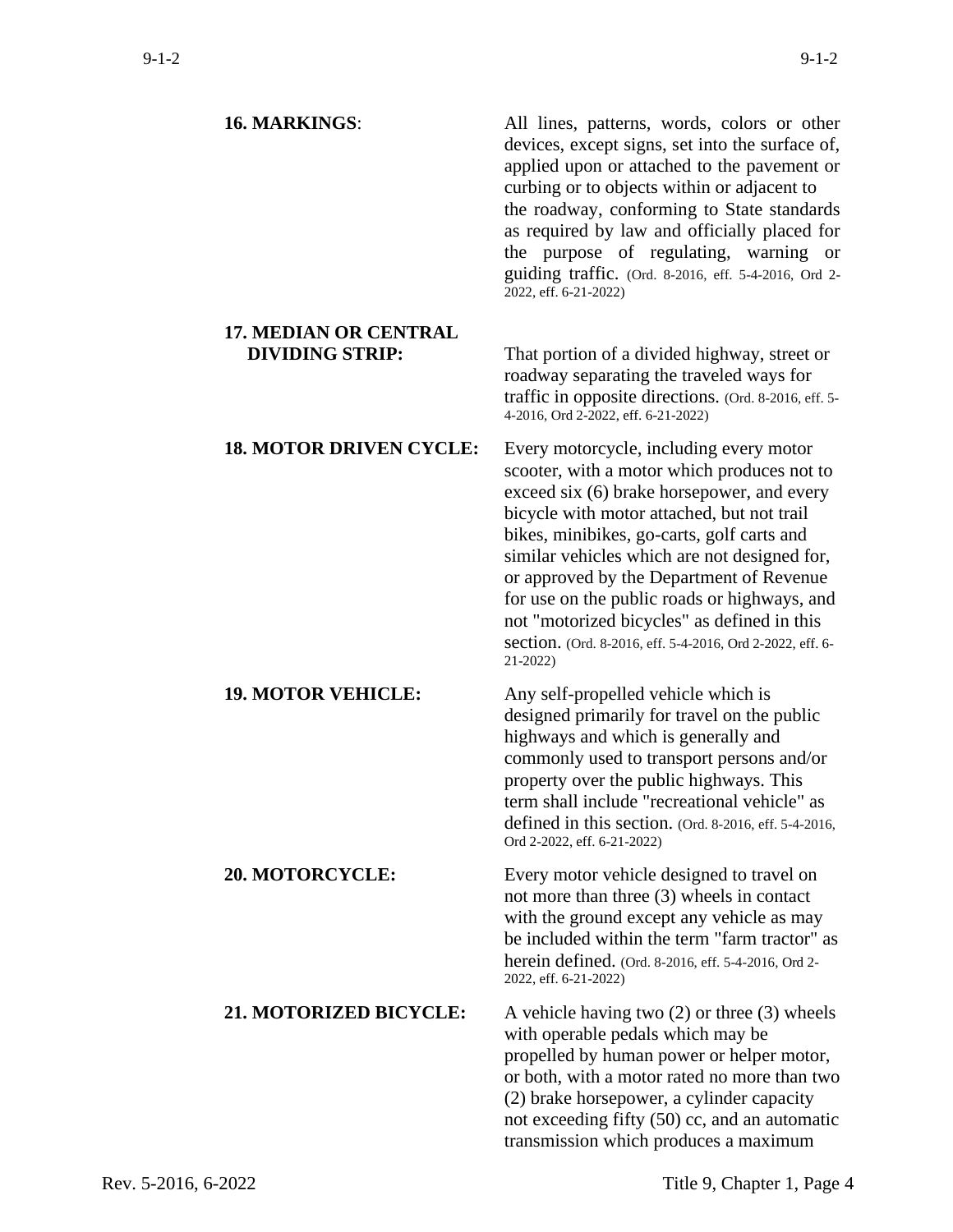**22.** 

**23.** 

**24.** 

|                                                        | design speed of not more than thirty (30)<br>miles per hour on a flat surface. (Ord. 8-2016,<br>eff. 5-4-2016, Ord 2-2022, eff. 6-21-2022)                                                                                                                                                                                                                                                                                                                                                                                                                                                                                                                                                                                                |
|--------------------------------------------------------|-------------------------------------------------------------------------------------------------------------------------------------------------------------------------------------------------------------------------------------------------------------------------------------------------------------------------------------------------------------------------------------------------------------------------------------------------------------------------------------------------------------------------------------------------------------------------------------------------------------------------------------------------------------------------------------------------------------------------------------------|
| 22. MUNICIPAL COURT<br><b>CLERK:</b>                   | The Clerk of the Municipal Court of the<br>Town. (Ord.8-2016, eff. 5-4-2016, Ord 2-2022, eff. 6-21-<br>2022)                                                                                                                                                                                                                                                                                                                                                                                                                                                                                                                                                                                                                              |
| <b>23. OFFICIAL TIME</b><br><b>STANDARD:</b>           | Whenever certain hours are named herein,<br>they shall mean the standard time or<br>daylight saving time as may be in current<br>use in the Town. (Ord. 8-2016, eff. 5-4-2016, Ord 2-<br>2022, eff. 6-21-2022)                                                                                                                                                                                                                                                                                                                                                                                                                                                                                                                            |
| <b>24. OFFICIAL TRAFFIC</b><br><b>CONTROL DEVICES:</b> | All signs, signals, markings and devices<br>consistent with statute or this chapter placed<br>or erected by authority of a public body or<br>official having jurisdiction, for the purpose<br>of regulating, warning or guiding traffic.<br>(Ord.8-2016, eff. 5-4-2016, Ord 2-2022, eff. 6-21-2022)                                                                                                                                                                                                                                                                                                                                                                                                                                       |
| <b>25. OWNER:</b>                                      | A person who holds the legal title of a<br>vehicle or, in the event a vehicle is the<br>subject of any agreement for the conditional<br>sale or lease thereof, a person with the right<br>of purchase upon performance of the<br>conditions stated in the agreement and with<br>the immediate right of possession vested in<br>the conditional vendee or lessee, or in the<br>event a mortgagor of a vehicle is entitled to<br>possession, then the conditional vendee or<br>lessee or mortgagor shall be deemed the<br>owner, or parties otherwise having lawful<br>use or control or the right to use or control a<br>vehicle for a period of thirty (30) days or<br>more. (Ord. 8-2016, eff. 5-4-2016, Ord 2-2022, eff. 6-21-<br>2022) |
| <b>26. PARKING ENFORCEMENT</b>                         |                                                                                                                                                                                                                                                                                                                                                                                                                                                                                                                                                                                                                                                                                                                                           |
| <b>OFFICER:</b>                                        | means an official of the Town appointed and                                                                                                                                                                                                                                                                                                                                                                                                                                                                                                                                                                                                                                                                                               |

commissioned by the Board of Trustees charged with authority for administration and enforcement of this Title. Parking Enforcement Officer also means any Town employee or person employed under independent contract by the Town who is a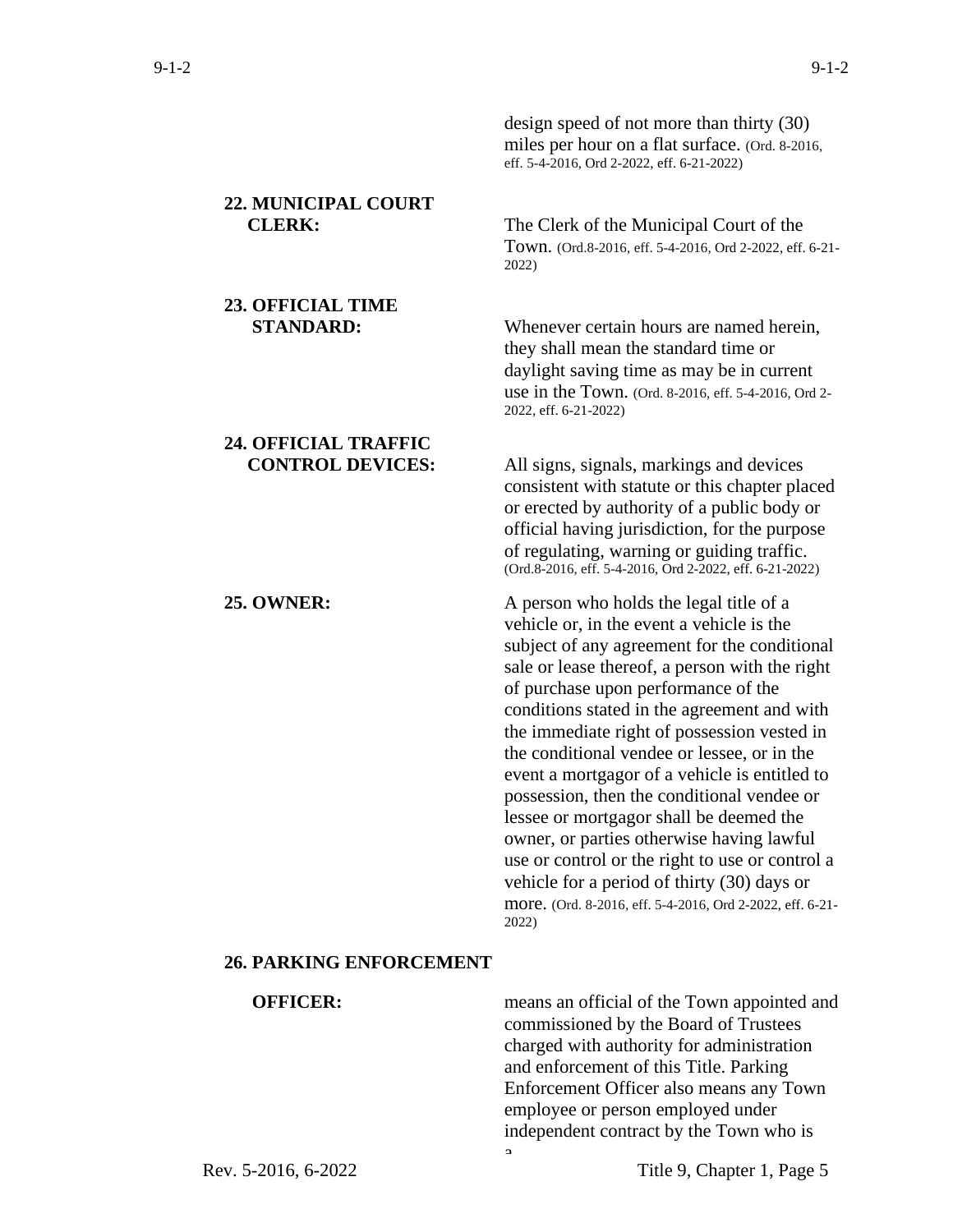|                                    | appointed by the Town Manager and<br>commissioned by the Board of Trustees to<br>Enforce this Title. Ord 2-2022, eff. 6-21-2022                                                                                                                                                                                                                                                                                     |
|------------------------------------|---------------------------------------------------------------------------------------------------------------------------------------------------------------------------------------------------------------------------------------------------------------------------------------------------------------------------------------------------------------------------------------------------------------------|
| 27. PEDESTRIAN:                    | Any person afoot. (Ord. 8-2016, eff. 5-4-2016, Ord<br>2-2022, eff. 6-21-2022)                                                                                                                                                                                                                                                                                                                                       |
| 28. PENALTY ASSESSMENT             |                                                                                                                                                                                                                                                                                                                                                                                                                     |
| <b>NOTICE:</b>                     | A notice mailed to a registered owner of a<br>vehicle involved in any traffic violation<br>detected advising that a violation has been<br>detected. (Ord. 8-2016, eff. 5-4-2016, Ord 2-2022, eff.<br>$6 - 21 - 2022$                                                                                                                                                                                                |
| <b>29. POLICE OFFICER/SHERIFF/</b> |                                                                                                                                                                                                                                                                                                                                                                                                                     |
| <b>DEPUTY SHERIFF:</b>             | Every officer authorized to direct or regulate                                                                                                                                                                                                                                                                                                                                                                      |
|                                    | traffic or to make arrest for violations of                                                                                                                                                                                                                                                                                                                                                                         |
|                                    | traffic regulations. (Ord. 8-2016, eff. 5-4-2016, Ord<br>2-2022, eff. 6-21-2022)                                                                                                                                                                                                                                                                                                                                    |
| <b>30. PRESIDING JUDGE:</b>        | The Municipal Judge appointed by the Town<br>Board of Trustees to serve as the executive<br>head of the Municipal Court. (Ord. 8-2016, eff. 5-<br>4-2016, Ord 2-2022, eff. 6-21-2022)                                                                                                                                                                                                                               |
| <b>31. PRIVATE ROAD OR</b>         |                                                                                                                                                                                                                                                                                                                                                                                                                     |
| <b>DRIVEWAY:</b>                   | Every road or driveway not open to the use<br>of the public for purposes of vehicular<br>travel. (Ord. 8-2016, eff. 5-4-2016)                                                                                                                                                                                                                                                                                       |
| <b>32. PROHIBITED ROUTES:</b>      | A street or roadway that is not a designated<br>truck route. (Ord. 8-2016, eff. 5-4-2016, Ord 2-2022,<br>eff. 6-21-2022)                                                                                                                                                                                                                                                                                            |
| <b>33. PUBLIC PLACE:</b>           | A place to which the public or a substantial<br>part of the public has access, including<br>streets, highways, transportation facilities,<br>schools, places of amusement, parks,<br>playgrounds and the common areas of public<br>and private buildings and facilities,<br>including parking lots or any other area<br>intended for use by the public. (Ord. 8-2016, eff.<br>5-4-2016, Ord 2-2022, eff. 6-21-2022) |
| <b>34. RECREATIONAL</b>            |                                                                                                                                                                                                                                                                                                                                                                                                                     |
| <b>VEHICLE:</b>                    | A vehicle designed to be used primarily for<br>recreation or as temporary living quarters for<br>recreational, camping, travel or seasonal use<br>t                                                                                                                                                                                                                                                                 |
| Rev. 5-2016, 6-2022                | Title 9, Chapter 1, Page 6                                                                                                                                                                                                                                                                                                                                                                                          |
|                                    |                                                                                                                                                                                                                                                                                                                                                                                                                     |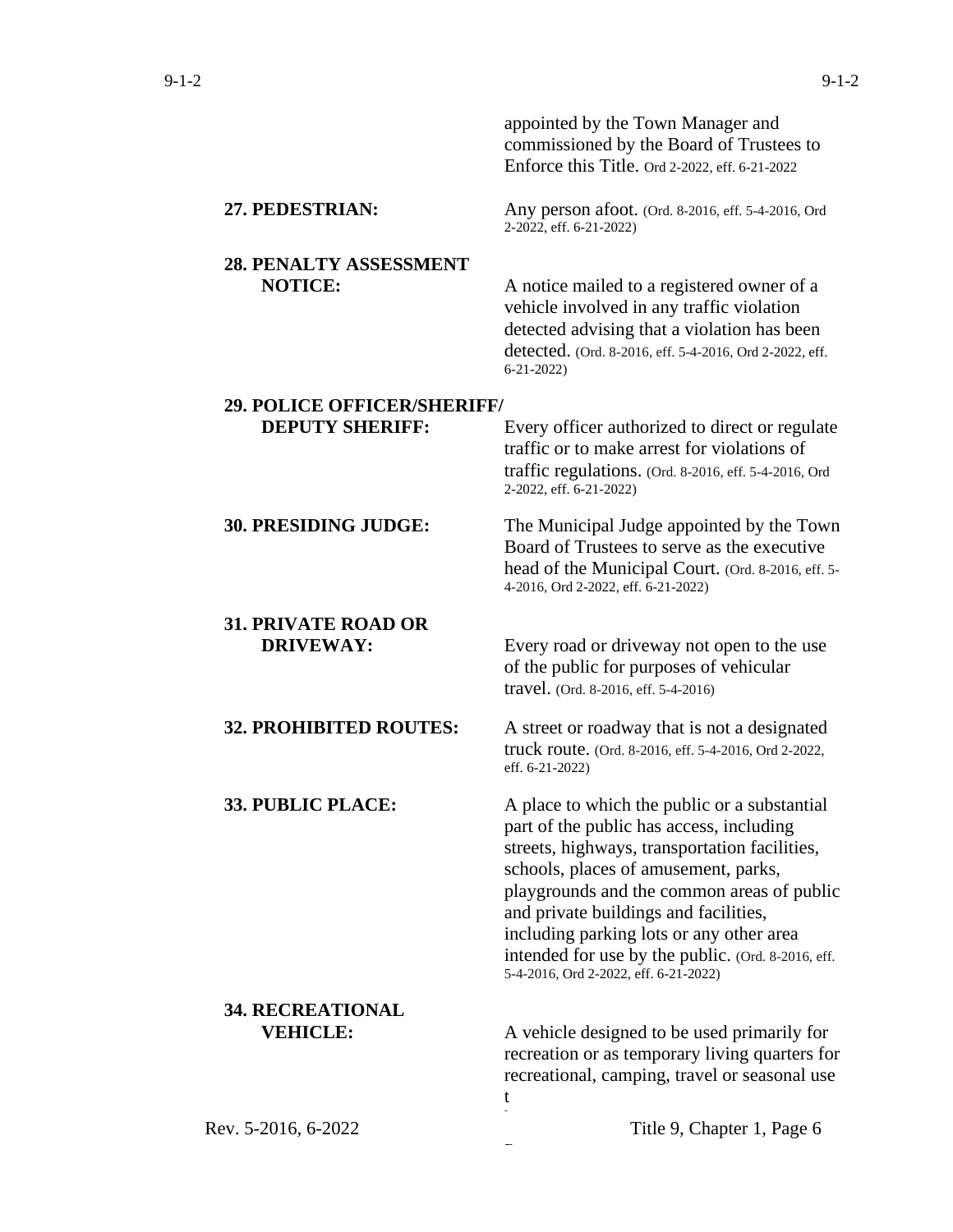t either has its own motor power or is mounted on or towed by another vehicle. "Recreational vehicle" includes camping trailers, fifth wheel trailers, motor homes, travel trailers, truck campers, watercraft and snowmobiles. (Ord. 8-2016, eff. 5-4-2016, Ord 2- 2022, eff. 6-21-2022)

**35. RIGHT OF WAY:** The privilege of the immediate use of the highway, street or roadway by pedestrians or vehicles, this being the right of one vehicle or pedestrian to proceed in a lawful manner in preference to another vehicle or pedestrian approaching under the circumstances or direction, speed and proximity as to give rise to danger of collision unless one grants precedence to the other. (Ord. 8-2016, eff. 5-4-2016, Ord 2-2022, eff. 6-21- 2022)

**EQUIPMENT:** Those vehicles, self-propelled or otherwise, which are not designed primarily for the transportation of persons or cargo over the public highways, and those motor vehicles which may have originally been designed for the transportation of persons but which have been redesigned or modified by the mounting thereon of special equipment or machinery, and which may be only incidentally operated or moved over the public highways. This definition includes, but is not limited to, wheeled vehicles commonly used in the construction, maintenance and repair of roadways and the digging of ditches. (Ord. 8-2016, eff. 5-4-2016, Ord 2-2022, eff. 6-21-2022)

**37. ROAD TRACTOR:** Every motor vehicle designed and used for drawing other vehicles and not so constructed as to carry any load thereon either independently or any part of the weight of a vehicle or load so drawn. May also be referred to as "truck tractor". (Ord. 8- 2016, eff. 5-4-2016, Ord 2-2022, eff. 6-21-2022)

**38. ROADWAY:** That portion of a highway improved, designed or ordinarily used for vehicular t

# **36. ROAD MACHINERY AND CONSTRUCTION**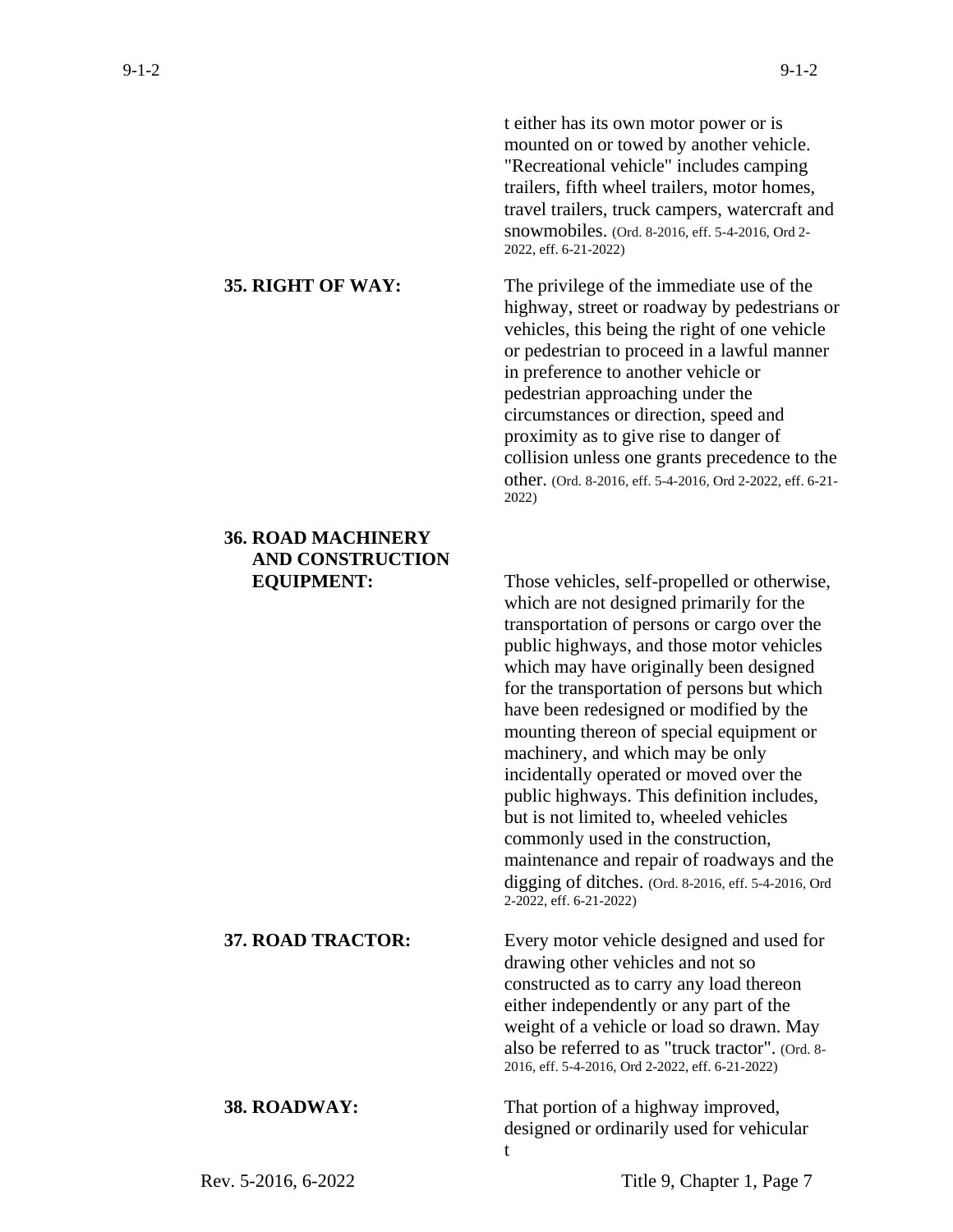|                                                 | ravel exclusive of the berm or shoulder. In<br>the event a highway, street or roadway<br>includes two (2) or more separate roadways,<br>the term "roadway" shall refer to any<br>roadway separately but not to all roadways<br>collectively. If no erected curb exists, the<br>roadway shall commence at the portion of<br>the roadway where the pavement ends. (Ord.<br>8-2016, eff. 5-4-2016, Ord 2-2022, eff. 6-21-2022)      |
|-------------------------------------------------|----------------------------------------------------------------------------------------------------------------------------------------------------------------------------------------------------------------------------------------------------------------------------------------------------------------------------------------------------------------------------------------------------------------------------------|
| <b>39. SCHOOL BUS:</b>                          | Every motor vehicle owned by a public,<br>private, or governmental agency and<br>operated for the transportation of children to<br>or from school but not including informal or<br>intermittent arrangements such as sharing of<br>actual gasoline expense, or participation in a<br>car pool, for the transportation of children to<br>or from school. (Ord. 8-2016, eff. 5-4-2016, Ord 2-<br>2022, eff. 6-21-2022)             |
| <b>40. SCHOOL ZONES:</b>                        | The area or space along a highway, street or<br>roadway adjacent to or near a public,<br>elementary or private school, and which is<br>plainly marked by proper signs to indicate<br>that the area is a school zone. (Ord. 8-2016, eff.<br>5-4-2016, Ord 2-2022, eff. 6-21-2022)                                                                                                                                                 |
| <b>41. SEMITRAILER:</b>                         | Any wheeled vehicle, without<br>motive<br>power, which is designed to be used in<br>conjunction with a truck or road tractor so<br>that some part of its own weight and that of<br>its cargo load rests upon or is carried by the<br>truck or road tractor and which is generally<br>and commonly used to carry and transport<br>property over the public highways. (Ord. 8-<br>2016, eff. 5-4-2016, Ord 2-2022, eff. 6-21-2022) |
| <b>42. SIDEWALK OR</b><br><b>SIDEWALK AREA:</b> | That portion of a street between the curb<br>lines or the lateral lines of a roadway, and<br>the adjacent property lines, intended for the<br>use of pedestrians. (Ord. 8-2016, eff. 5-4-2016, Ord<br>2-2022, eff. 6-21-2022)                                                                                                                                                                                                    |
| <b>43. SNOWMOBILE:</b>                          | A self-propelled vehicle primarily designed<br>for travel on snow or ice, and supported in<br>part by skis, belts or cleats. (Ord. 8-2016, eff. 5-4-<br>2016, Ord 2-2022, eff. 6-21-2022)                                                                                                                                                                                                                                        |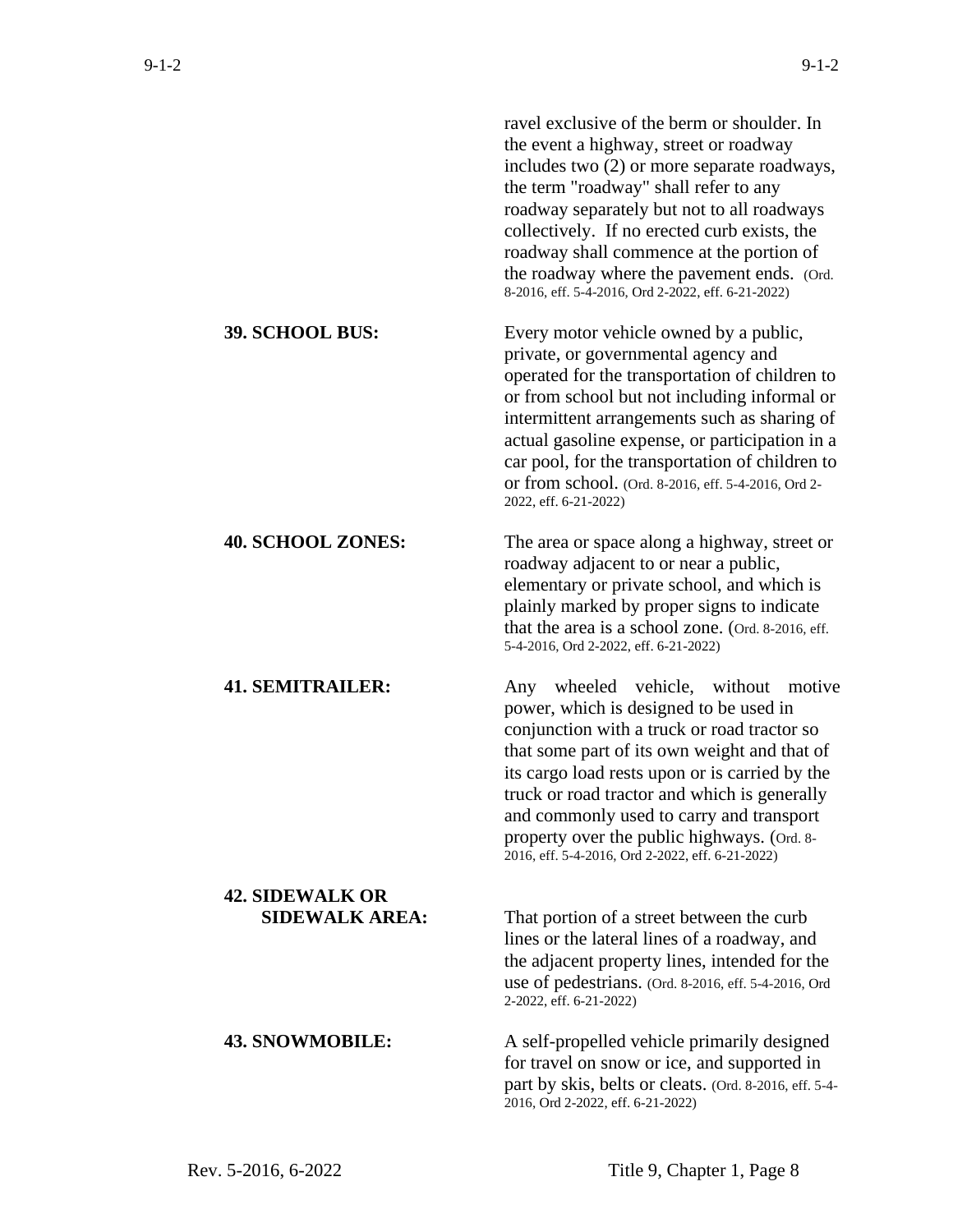| 44. STAND OR STANDING;                            |                                                                                                                                                                                                                                                                                                                                                                                                                                                                                       |
|---------------------------------------------------|---------------------------------------------------------------------------------------------------------------------------------------------------------------------------------------------------------------------------------------------------------------------------------------------------------------------------------------------------------------------------------------------------------------------------------------------------------------------------------------|
| <b>PARK OR PARKING:</b>                           | The halting of a vehicle, whether occupied<br>or not, other than temporarily for the<br>purpose of and while actually engaged in<br>receiving or discharging passengers. (Ord. 8-<br>2016, eff. 5-4-2016, Ord 2-2022, eff. 6-21-2022)                                                                                                                                                                                                                                                 |
| <b>45. STOP:</b>                                  | When required, means the complete<br>cessation of movement. (Ord. 8-2016, eff. 5-4-<br>2016, Ord 2-2022, eff. 6-21-2022)                                                                                                                                                                                                                                                                                                                                                              |
| <b>46. STOP LINE OR</b><br><b>LIMIT LINE:</b>     | A line which indicates where drivers shall<br>stop when directed by an official traffic<br>control device or a police officer. (Ord. 8-2016,                                                                                                                                                                                                                                                                                                                                          |
|                                                   | eff. 5-4-2016, Ord 2-2022, eff. 6-21-2022)                                                                                                                                                                                                                                                                                                                                                                                                                                            |
| 47. STOP OR STOPPING:                             | When prohibited means any halting even<br>momentarily of a vehicle, whether occupied<br>or not, except when necessary to avoid<br>conflict with other traffic or in compliance<br>with the directions of a police officer, sheriff<br>or sheriff's deputy or traffic control sign or<br>signal. (Ord. 8-2016, eff. 5-4-2016, Ord 2-2022, eff. 6-<br>21-2022)                                                                                                                          |
| <b>48. STREET, HIGHWAY</b><br><b>OR ROADWAY:</b>  | The entire width between the boundary lines<br>of every way publicly maintained when any<br>part thereof is open to the use of the public<br>for purposes of vehicular travel; or the entire<br>width of every way declared to be a public<br>highway, street or roadway by any law of<br>this State. The terms "street", "highway" and<br>"roadway" are synonymous and<br>interchangeable. (Ord. 8-2016, eff. 5-4-2016, Ord 2-<br>2022, eff. 6-21-2022)                              |
| 49. THROUGH HIGHWAY,<br><b>STREET OR ROADWAY:</b> | Every highway, street or roadway or portion<br>thereof on which vehicular traffic is given<br>preferential right of way at the entrances to<br>which vehicular traffic from intersecting<br>streets, roadways or highways is required by<br>law to yield right of way to vehicles on a<br>through highway, street or roadway in<br>obedience to either a stop sign or a yield<br>sign, when the signs are erected as provided<br>in this chapter. (Ord. 8-2016, eff. 5-4-2016, Ord 2- |

2022, eff. 6-21-2022)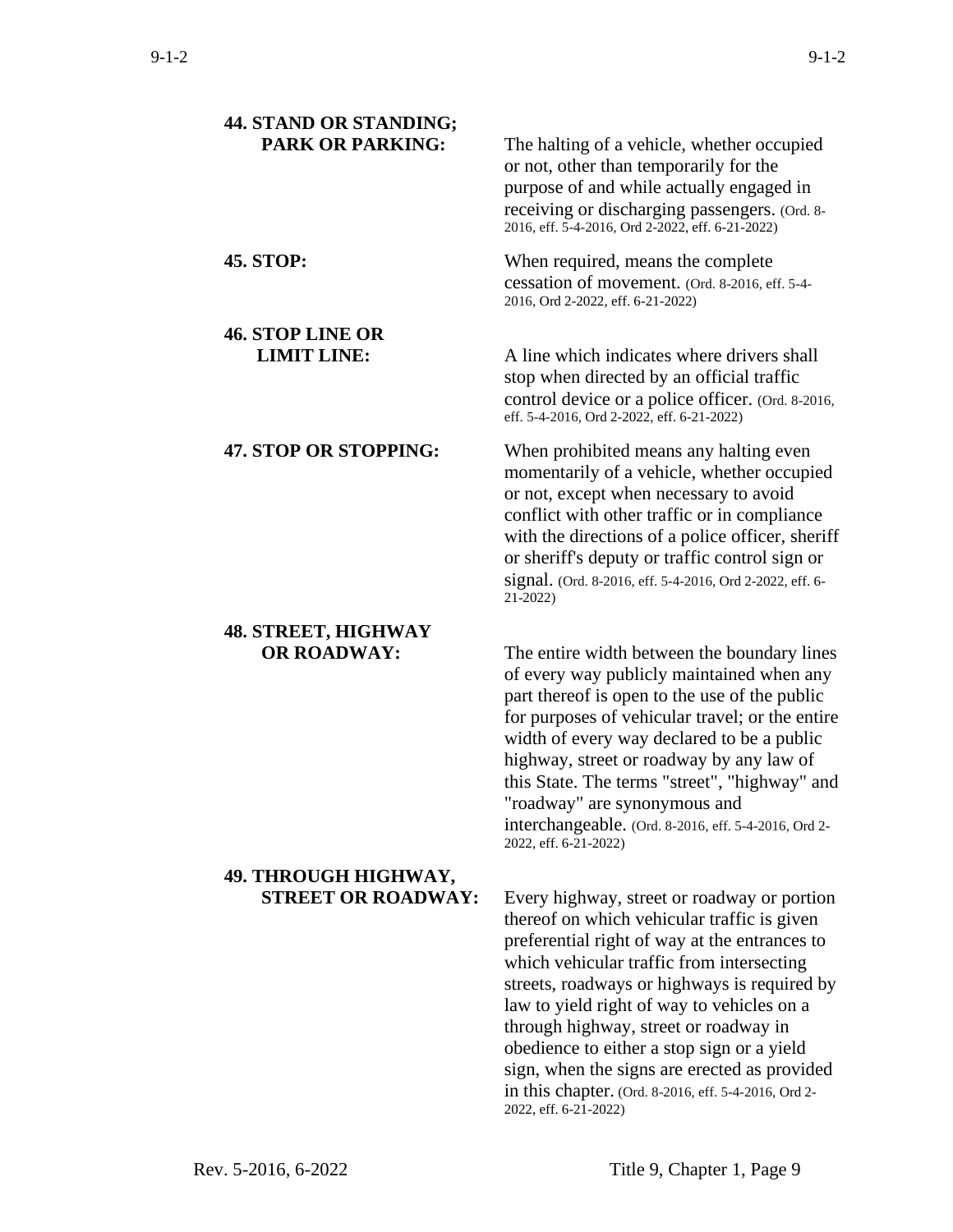| 50. TRAFFIC:                                       | Pedestrians, ridden or herded animals,<br>vehicles and other conveyances, either<br>singly or together while using any highway,<br>street or roadway for the purpose of travel.<br>(Ord.8-2016, eff. 5-4-2016, Ord 2-2022, eff. 6-21-2022)                                                                                                                                                                                                                                                                                                                            |
|----------------------------------------------------|-----------------------------------------------------------------------------------------------------------------------------------------------------------------------------------------------------------------------------------------------------------------------------------------------------------------------------------------------------------------------------------------------------------------------------------------------------------------------------------------------------------------------------------------------------------------------|
| <b>51. TRAFFIC CONTROL</b><br><b>SIGNAL:</b>       | Any device, whether manually, electrically<br>or mechanically operated, by which traffic is<br>alternately directed to stop and permitted to<br>proceed. (Ord. 8-2016, eff. 5-4-2016, Ord 2-2022, eff. 6-<br>$21-2022$                                                                                                                                                                                                                                                                                                                                                |
| 52. TRAILER:                                       | Any wheeled vehicle, without motive power<br>that is designed to be drawn by a motor<br>vehicle over the public highways. (Ord. 8-2016,<br>eff. 5-4-2016, Ord 2-2022, eff. 6-21-2022)                                                                                                                                                                                                                                                                                                                                                                                 |
| <b>53. TRAILER COACH</b><br><b>OR MOBILE HOME:</b> | Any wheeled vehicle which is a single, self-<br>contained unit, without motive power, which<br>is designed and generally and commonly<br>used for occupancy by persons for<br>residential purposes, in either temporary or<br>permanent locations, and which may<br>occasionally be drawn over the public<br>highways by a motor vehicle. (Ord. 8-2016, eff.<br>5-4-2016, Ord 2-2022, eff. 6-21-2022)                                                                                                                                                                 |
| <b>54. TRUCK:</b>                                  | Any motor vehicle equipped with a body<br>designed to carry property and which is<br>generally and commonly used to carry and<br>transport property over the public highways,<br>when the gross vehicle weight rating<br>(GVWR) is in excess of ten thousand<br>$(10,000)$ pounds. This term shall also<br>include commercial vehicles, road<br>machinery, construction equipment, road<br>tractors and truck-tractors, when the gross<br>vehicle weight rating exceeds ten thousand<br>(10,000) pounds. (Ord. 8-2016, eff. 5-4-2016, Ord 2-<br>2022, eff. 6-21-2022) |
| <b>54. TRUCK-TRACTOR:</b>                          | Any motor vehicle which is generally and<br>commonly designed to draw a semitrailer<br>and its cargo load over the public highways.<br>May also be referred to as "road tractor".<br>(Ord. 8-2016, eff. 5-4-2016, Ord 2-2022, eff. 6-21-2022)                                                                                                                                                                                                                                                                                                                         |
| Rev. 5-2016, 6-2022                                | Title 9, Chapter 1, Page 10                                                                                                                                                                                                                                                                                                                                                                                                                                                                                                                                           |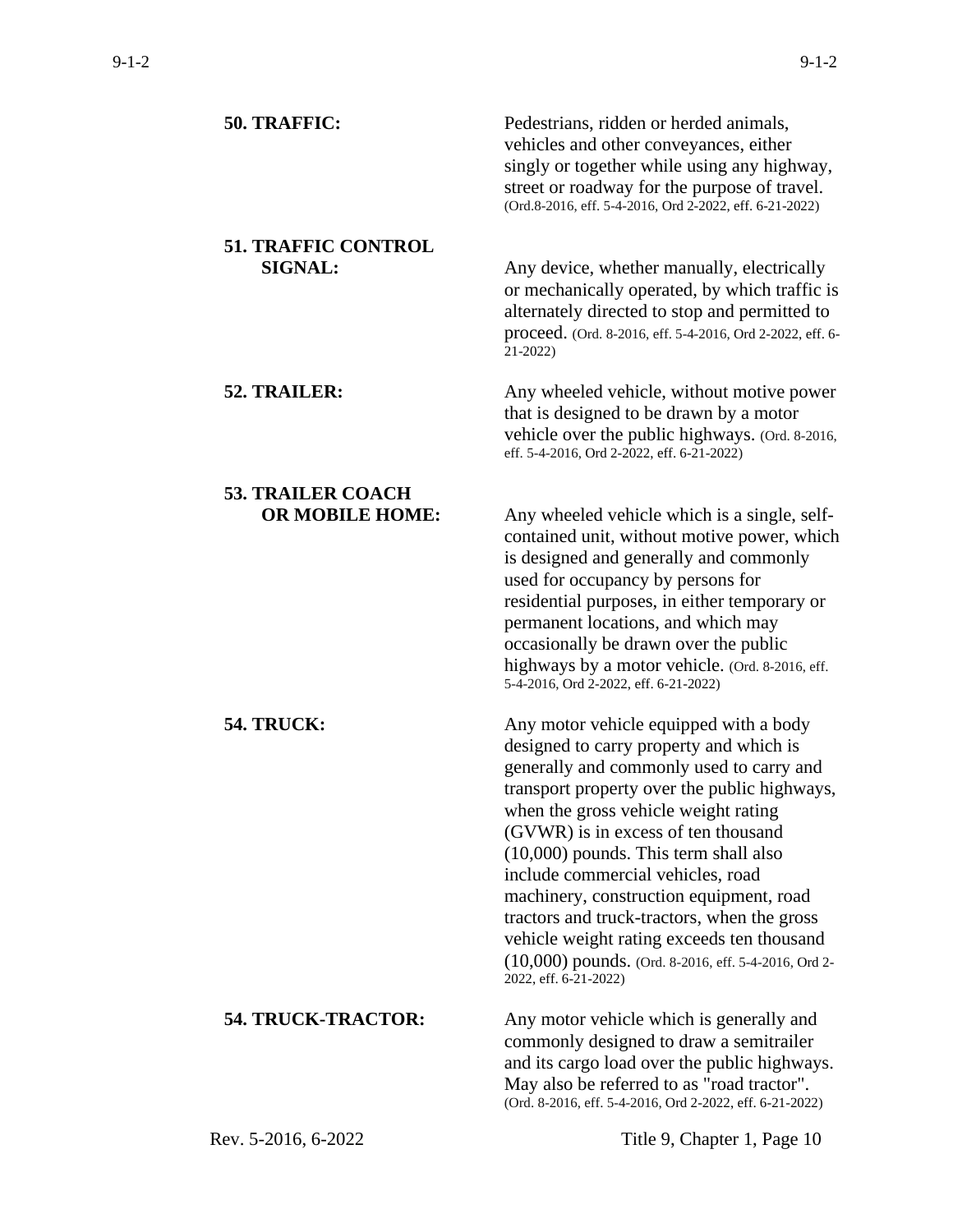|                   | <b>6. UNAUTHORIZED PERSON: Any</b><br>person not authorized, either expressly or<br>implicitly, to have dominion over a vehicle.<br>It shall be a rebuttable presumption that<br>family members and friends are excluded<br>from the definition of Unauthorized Person.<br>(Ord. 8-2016, eff. 5-4-2016, Ord 2-2022, eff. 6-21-2022)                                                                                                                                                                                                                                                                    |
|-------------------|--------------------------------------------------------------------------------------------------------------------------------------------------------------------------------------------------------------------------------------------------------------------------------------------------------------------------------------------------------------------------------------------------------------------------------------------------------------------------------------------------------------------------------------------------------------------------------------------------------|
| 57. VEHICLE:      | Any device which is capable of moving<br>itself, or being moved, from place to place<br>upon wheels or endless tracks. This term<br>shall not mean or include any farm tractor or<br>any implement of husbandry designed<br>primarily or exclusively for use and used in<br>agricultural operations, or any device moved<br>by muscular power, or moved exclusively<br>over stationary rails or tracks, or designed to<br>move primarily through the air. This term<br>shall include "recreational vehicle" as<br>defined in this section. (Ord. 8-2016, eff. 5-4-2016,<br>Ord 2-2022, eff. 6-21-2022) |
| <b>58. YIELD:</b> | To take appropriate action to grant the right<br>of way. (Ord. 8-2016, eff. 5-4-2016, Ord 2-2022, eff. 6-<br>$21-2022$                                                                                                                                                                                                                                                                                                                                                                                                                                                                                 |

### **9-1-3: Driver and Owner Liable for Violation<sup>4</sup>**

A. No driver shall stop or park a vehicle and no owner of a vehicle shall fail to prevent the stopping or parking of that vehicle in violation of any of the prohibitions or requirements of this chapter. Both the owner and the driver may be jointly and severally liable for any such violation. It is a specific defense to the owner for the liability of a person who was unauthorized by the owner to use the vehicle at the time of the violation. (Ord. 7-2014, eff. 11-6-2014, Ord. 8-2016, eff. 5-4-2016)

## **9-1-4: Penalties, Fees and Separate Infractions<sup>5</sup>**

- A. Violations of any of the provisions of this chapter are traffic infractions. Every person who is convicted of, who admits liability for or against whom a judgment is entered for such a traffic infraction shall be fined or penalized as follows: (Ord. 7-2014, eff. 11-6- 2014, Ord. 8-2016, eff. 5-4-2016)
	- 1. Fine Per Offense (excluding Section I, Violations, item (1) Parking in Handicapped Space Prohibited): \$25.00 Penalty. (Ord. 7-2014, eff. 11-6-2014, Ord. 12- 2015, eff. 9-3-2015, Ord. 8-2016, eff. 5-4-2016)

<sup>&</sup>lt;sup>4</sup> Title 9, Chapter 1, Section 3 is retitled and repealed and replaced in its entirety. (Ord. 8-2016, eff. 5-4-2016)

<sup>5</sup> Title 9, Chapter 1, Section A is repealed and replaced in its entirety. Section 9-1-3 is now 9-1-4 and repealed and replaced in its entirety. (Ord 12-2015, eff. 9-3-2015, Ord. 8-2016, eff. 5-4-2016)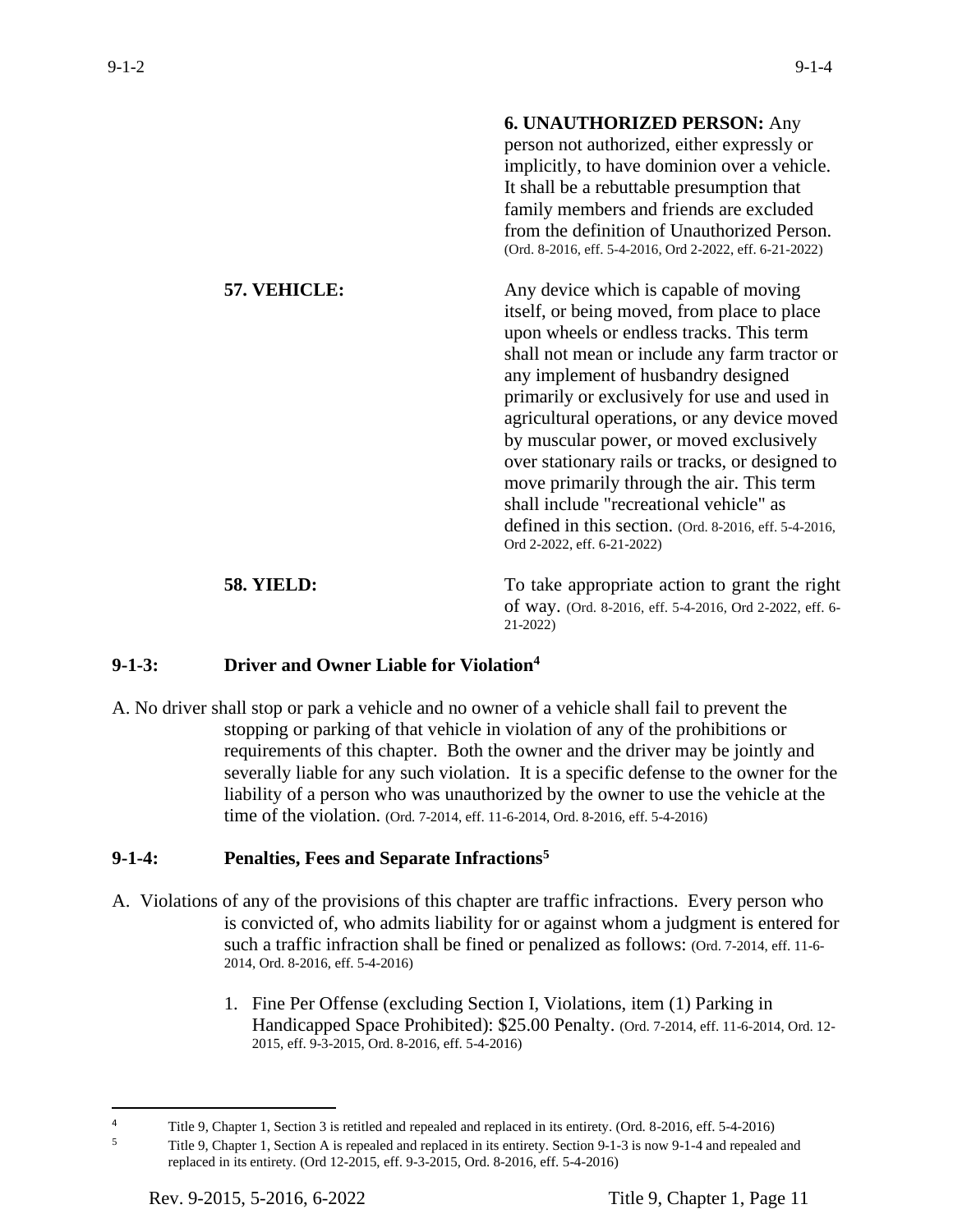- 2. Fine Per Offense in Violation of Section I, Violations, item (1) Parking in Handicapped Space Prohibited: \$200.00 Penalty. (Ord. 7-2014, eff. 11-6-2014, Ord. 12- 2015, eff. 9-3-2015, Ord. 8-2016, eff. 5-4-2016)
- B. Failure to Pay: If full payment of the fine as indicated on the parking citation is not received by the town indicated on the citation in full either in person or postmarked by the US Mail or tendered for delivery to another private carrier within twenty (20) days of issuance of the parking citation, the parking citation shall revert to a summons, and the offender must appear in court as indicated on the date of the citation/summons. (Ord. 7-2014, eff. 11-6-2014, Ord. 8-2016, eff. 5-4-2016)
- C. Separate Infractions
	- 1. For all parking infractions, a new and separate infraction occurs when a vehicle remains illegally parked for more than two hours after the issuance of the preceding parking ticket. (Ord. 7-2014, eff. 11-6-2014, Ord. 8-2016, eff. 5-4-2016**)**
	- 2. Towing: The Town has the right to remove vehicles parked in violation of this ordinance. The owner shall be liable for any fees and costs related to the vehicle removal by the Town. (Ord. 7-2014, eff. 11-6-2014, Ord. 8-2016, eff. 5-4-2016)

# **9-1-5: Enforcement**

- A.<sup>6</sup> Enforcement of the provisions of this chapter shall be as follows: (Ord. 7-2014, eff. 11-6-2014, Ord 2-2022, eff. 6-21-2022)
	- 1. At any time that a person is charged with the commission of any parking infraction, the Parking Enforcement Officer shall give a penalty assessment notice to the owner of the vehicle personally or by leaving it under the windshield wiper of the vehicle. (Ord. 7-2014, eff. 11-6-2014, Ord 2-2022, eff. 6-21-2022)
	- 2. The fine or penalty specified in Section 3 for the violations charged and the surcharge thereon may be paid at the municipal court clerk's office, either in person or by postmarking such payment within twenty days from the date the penalty assessment notice is served upon the defendant. Acceptance of a penalty assessment notice and payment of the prescribed fine or penalty and surcharge thereon shall be deemed a complete satisfaction of the violation. (Ord. 7-2014, eff. 11-6-2014, Ord 2-2022, eff. 6-21-2022)
	- 3.<sup>7</sup> The penalty assessment notice shall contain the name and address of the vehicle owner, the license number of the vehicle, a citation of the ordinance alleged to have been violated, a brief description of the offense, the date and approximate location thereof, the amount of the penalty prescribed for the offense, the amount of the surcharges thereon, if any and the date the penalty assessment notice is served; shall direct the owner to appear in a municipal court at a specified time and place in the event the penalty and surcharges

<sup>6</sup> Title 9, Chapter 1, Section 5, Paragraph A, Subparagraphs 2 and 4 remain as in original, Subparagraphs 2 and 4 are amended by adding the double-underlined and capitalized text and removing the stricken text. (Ord 2-2022, eff. 6-21- 2022)

<sup>7</sup> Title 9, Chapter 1, Section 4 (9-1-4) now becomes (9-1-5), Subsection A-3 is repealed and replaced in its entirety. (Ord 8-2016, eff. 5-4-2016)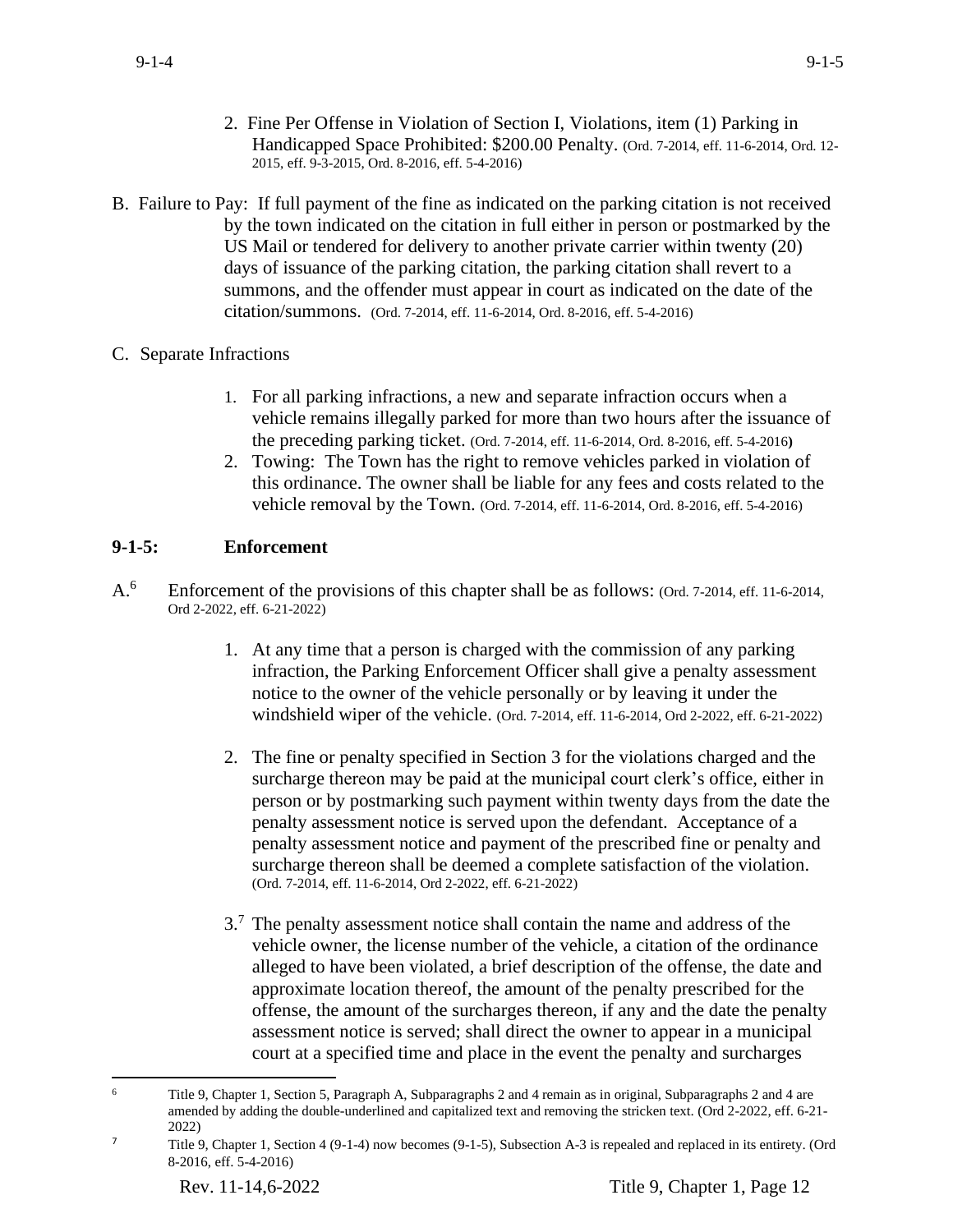thereon are not paid; shall be signed by the Parking Enforcement Officer; and shall contain a place for the owner to elect to execute a signed acknowledgment of guilt and an agreement to pay the penalty prescribed and surcharges thereon within twenty days as prescribed herein, as well as such other information as may be required by law to constitute the penalty assessment notice to be a summons and complaint, should the prescribed penalty and surcharges thereon not be paid within the time allowed. (Ord. 7- 2014, eff. 11-6-2014, Ord 8-2016, eff. 5-4-2016, Ord 2-2022, eff. 6-21-2022)

- 4. Unless a person who has been cited for a traffic infraction pays the penalty assessment as set forth above, the person shall appear at a hearing on the date and time specified in the citation and answer the complaint against such person. (Ord. 7-2014, eff. 11-6-2014, Ord 2-2022, eff. 6-21-2022)
- B. No more than one fine and one penalty may be collected for each infraction. (Ord. 7-2014, eff. 11- 6-2014)

# **9-1-6: Exclusivity**

A. No traffic control sign imposing a time limit on parking relieves any person from the duty of observing other and more restrictive traffic control sign (s) prohibiting or limiting the stopping or parking of vehicles in specified places or at specified times. (Ord. 7- 2014, eff. 11-6-2014)

# **9-1-7: Violations<sup>8</sup> 9**

- A. Unauthorized Parking of Vehicle of Other Prohibited. No person shall move any vehicle under such person's control into any area where parking or stopping is prohibited, leave such vehicle there, or leave such vehicle otherwise improperly parked. (Ord. 7-2014, eff. 11-6-2014, Ord. 8-2016, eff. 5-4-2016)
- B. Parked on Wrong Side of Street. On a two-way street vehicle shall be parked on the righthand side of the street facing in the direction of travel. On a one-way street vehicle shall be parked facing in the direction of travel. (Ord. 7-2014, eff. 11-6-2014)
- C. Parked Too Far From Curb. Except where angle parking is permitted, vehicles shall be parked only in the position specified below: (Ord. 7-2014, eff. 11-6-2014, Ord. 8-2016, eff. 5- 4-2016)
	- 1. All vehicles with four or more wheels shall be parked with the right-hand wheels within twelve inches of the right-hand curb or edge of roadway if no curb exists. On a one-way street, vehicles parked on the right shall be parked in compliance with the rule for two-way streets, and vehicles parked on the left shall be parked with the left-hand wheels parallel to and within twelve inches of the left-hand curb or edge of roadway if no curb exists. On a cul-de-

<sup>&</sup>lt;sup>8</sup> Title 9, Chapter 1, 9-1-6 (A) now 9-1-7 (A), (C), J (4) and (5) shall repealed and replaced in their entirety. (Ord. 8-2016, eff. 5-4-2016)

<sup>9</sup> Title 9, Chapter 1, Section 7 is amended by the addition of a new paragraph. (Ord. 7-2017, eff. 4-6-2017, Ord. 1-2018, eff. 4-5-2018)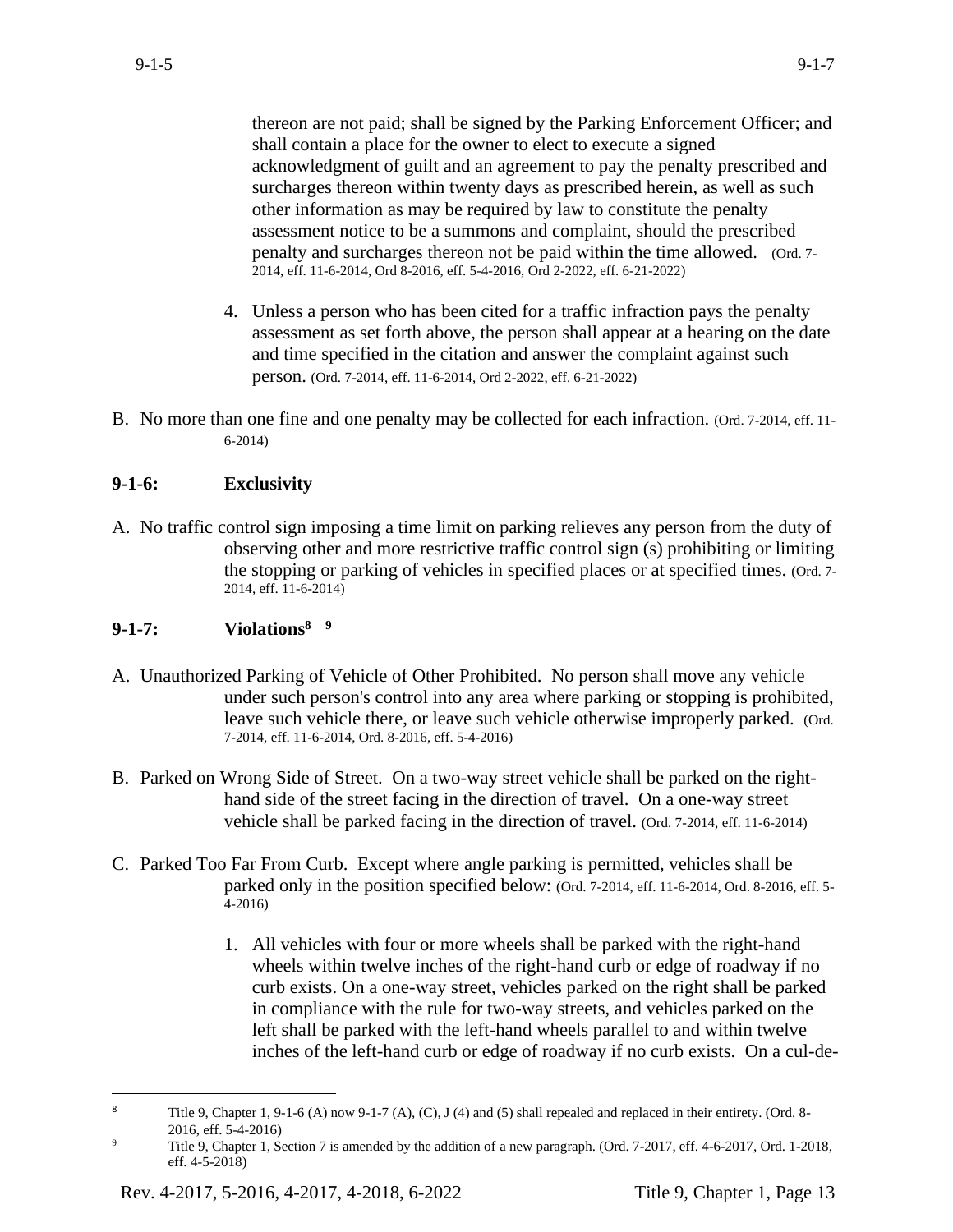sac or other closed street with traffic control devices designating parking spaces, vehicles shall be parked with all wheels within the marked parking space. Vehicles with three or fewer wheels shall be parked with at least one wheel in compliance with subsection (1) of this section, and no part of the vehicle shall be more than six feet from the appropriate curb. (Ord. 7-2014, eff. 11-6- 2014, Ord. 8-2016, eff. 5-4-2016)

- 2. In no case shall any vehicle be double-parked. (Ord. 7-2014, eff. 11-6-2014, Ord. 8- 2016, eff. 5-4-2016)
- 3. If no curb or other delineated parking space is clearly indicated on the side of a roadway, the vehicle shall park as close as practicable to the edge of the roadway. (Ord. 7-2014, eff. 11-6-2014, Ord. 8-2016, eff. 5-4-2016)
- D. Obedience to Angle Parking Rules.<sup>10</sup>
	- 1. Upon any portion of a street where angular parking is indicated by a traffic control device, no vehicle shall be parked other than at an angle to the curb so indicated, except motorcycles or three wheeled motorized vehicles which may back into an angular parking space, and with the wheel closest to the curb within twelve inches of it. (Ord. 7-2014, eff. 11-6-2014, Ord. 11-2015, eff. 9/2015)
	- 2.  $11$ No vehicle shall be parked in an angular parking space if any part of the said vehicle or the vehicle's cargo protrude or extend beyond the markings designating the boundaries of the angular parking space, including the vehicle, mirrors, bumpers, trailer hitches, trailers or any other object temporarily or permanently attached to or transported by said vehicle. (Ord. 7-2014, eff. 11-6-2014, Ord. 12-2017, eff. 1-4-2018)
	- E. Unattended Motor Vehicle.
		- 1. No motor vehicle shall be stopped unattended without the engine being stopped, the ignition being locked and the key being removed from the ignition. But this subsection does not apply to commercial delivery vehicles licensed as trucks by the Colorado Department of Revenue. (Ord. 7-2014, eff. 11-6- 2014)
		- 2. A driver who stops and leaves a vehicle unattended shall set the brake thereon in an effective manner. If the vehicle stands on any grade, such driver shall also turn the front wheels to the curb in such a manner as to prevent the vehicle from rolling away. (Ord. 7-2014, eff. 11-6-2014)
	- F. Stopping or Parking Prohibited in Specified Places. No vehicle may be stopped or parked:

<sup>10</sup> Title 9, Chapter 1, Section 6, Subsection D-1 is repealed and replaced in its entirety by (Ord. 11-2015, eff. 9-3-2015)

<sup>11</sup> Title 9, Chapter 1, Section 7, Paragraph D, Subparagraph 2, shall be repealed and reenacted in its entirety. (Ord. 12- 2017 eff. 1/4/2018)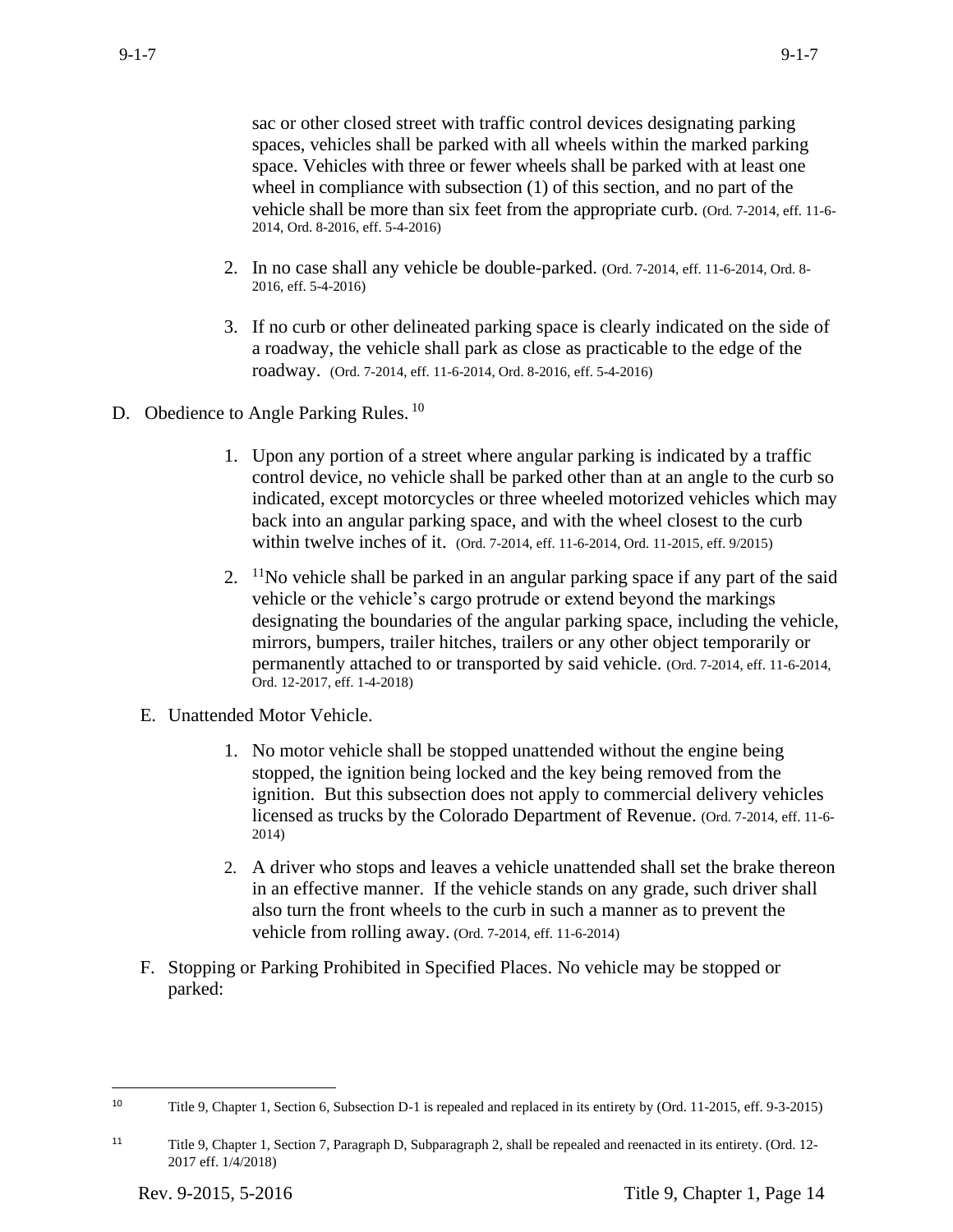- 1. On a sidewalk or within the sidewalk area. For the purposes of this section, the far edge of a sidewalk parallel and adjacent to a roadway is presumed to be the property line; (Ord. 7-2014, eff. 11-6-2014)
- 2. Within an intersection; (Ord. 7-2014, 11-6-2014)
- 3. On a crosswalk; (Ord. 7-2014, eff. 11-6-2014)
- 4. On a roadway in such a manner or under such conditions as to leave available fewer than ten feet of width of the roadway of an alley or seven feet from the centerline of a street with no double center line for the free movement of vehicular traffic or on a roadway that has a marked double yellow centerline, unless ten feet of clearance between the parked vehicle and the centerline exists; (Ord. 7-2014, eff. 11-6-2014)
- 5. On any state highway, unless otherwise signed or marked as an area where parking is allowed; (Ord. 7-2014, eff. 11-6-2014)
- 6. On a bike lane or path; (Ord. 7-2014, eff. 11-6-2014)
- 7. In a clearly marked fire lane; (Ord. 7-2014, eff. 11-6-2014)
- 8. At any place where traffic control signs prohibits stopping or parking; (Ord. 7- 2014, eff. 11-6-2014)
- 9. On a roadway in a manner which is unsafe or under conditions as to interfere with the free movement of vehicular traffic use of public or private driveways, or proper street or highway maintenance; (Ord. 7-2014, eff. 11-6-2014)
- 10. Within fifteen (15) feet of a fire hydrant; (Ord. 7-2014, eff. 11-6-2014)
- 11. On a roadway within twenty feet (20) of any flashing beacon or signal, stop sign, yield sign or traffic control signal located at the side of the roadway; (Ord. 7-2014, eff. 11-6-2014)
- 12. In a bus stop; (Ord. 7-2014, eff. 11-6-2014)
- 13. Stopped, or allowed to stand upon the property or premises of another or in the lawful possession of another without the permission of the owner or person in possession of the premises; (Ord. 7-2014, eff. 11-6-2014)
- 14. On a roadway without displaying current valid license plates assigned to that vehicle as provided in C.R.S. 42-3-201. (Ord. 7-2014, eff. 11-6-2014)
- G. Parking in Loading Zone Prohibited. No vehicle shall be parked in a loading zone for any purpose or period of time except:
	- 1. In a passenger loading zone, for the visible loading or unloading of passengers for a period not in any case to exceed three minutes; or (Ord. 7-2014, eff. 11-6-2014)
	- 2. In any other loading zone, for the visible unloading and delivery or pick-up and loading of property for a period not in any case to exceed thirty minutes,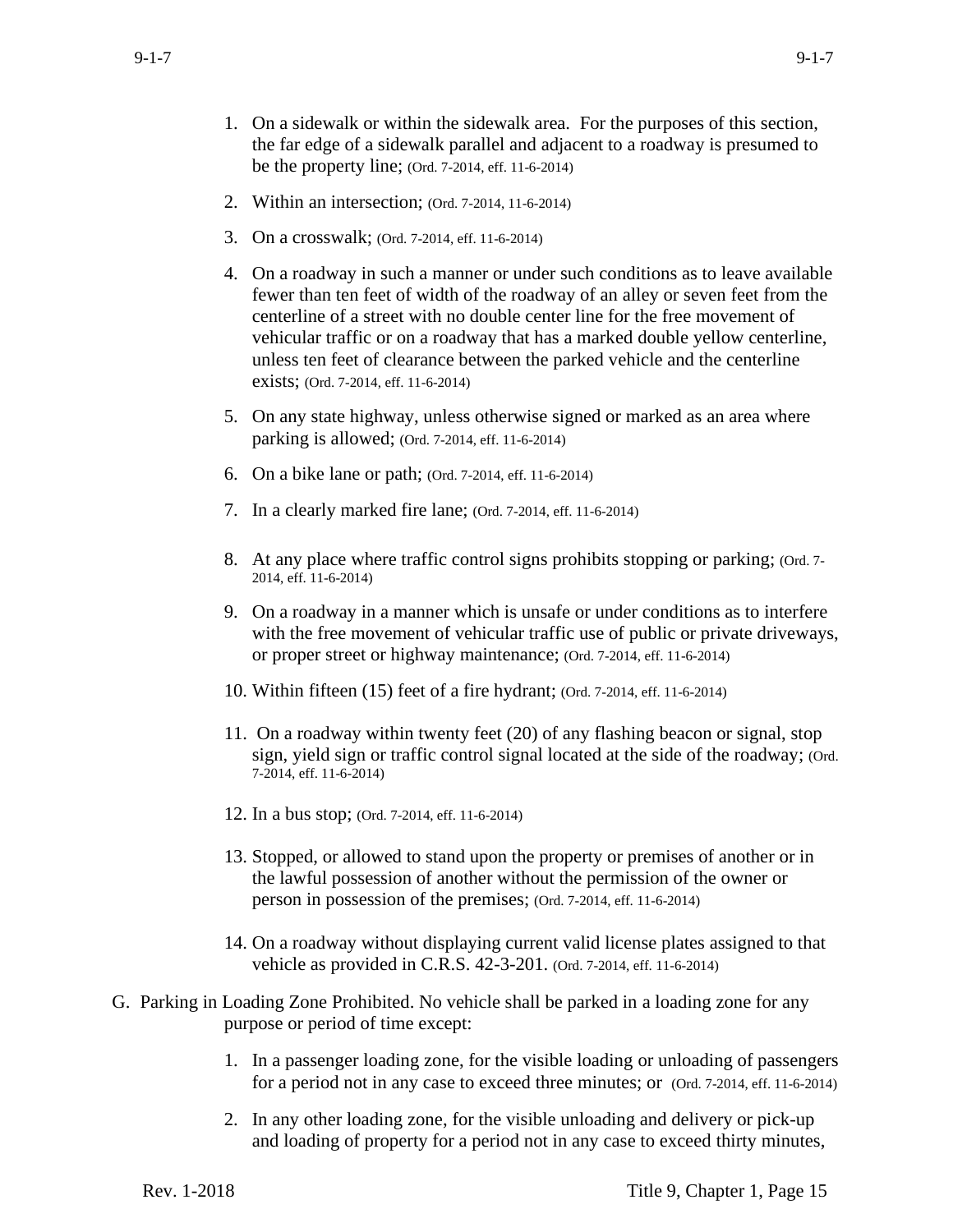or such shorter time indicated by a traffic control sign, or loading or unloading of passengers for a period not in any case to exceed three minutes. (Ord. 7-2014, eff. 11-6-2014)

- H. All alleys in the Core Commercial Zone as defined by Title 10, Land Use Code, is a loading zone. On all other streets, traffic control signs indicate loading zones. (Ord. 7-2014, eff. 11-6-2014)
- I. Parking in Handicapped Space Prohibited.
	- 1. It is unlawful for any person other than a disabled person to park in a parking space on public or private property which is clearly identified by an official sign as being reserved for use by a disabled person, unless the person is parking the vehicle for the benefit of a disabled person. A placard or license plate issued to a disabled person by the Colorado Department of Revenue, pursuant to § 42-4-1208, C.R.S., as amended, shall be displayed on the vehicle while parked in the space. For purposes of this section, an official sign identifying a parking space designated for the disabled is one that is painted sign on the surface of the parking space, or a sign either freestanding or wallmounted, or both, which depicts the disabled symbol of a wheelchair. (Ord. 7-2014, eff. 11-6-2014)
- J. Parking for Certain Purposes Prohibited. No vehicle shall be parked upon any street or roadway:
	- 1. No parking in any alley within the Town limits other than for loading and/or unloading. The loading and/or unloading exception shall be valid for a maximum period of one (1) hour; (Ord. 7-2014, eff. 11-6-2014)
	- 2. For selling merchandise from such vehicle; (Ord. 7-2014, eff. 11-6-2014)
	- 3. For greasing or repairing such vehicle, except repairs necessitated by an emergency; (Ord. 7-2014, eff. 11-6-2014)
	- 4. While inoperable for a period of time not to exceed seventy-two (72) hours; (Ord. 7-2014, eff. 11-6-2014, Ord. 8-2016, eff. 5-4-2016)
	- 5. On property open to the use of the public for parking: (Ord. 7-2014, eff. 11-6-2014, Ord. 8-2016, eff. 5-4-2016)
		- a. Without displaying a valid, current license plate recognized under the laws of the State of Colorado, and (Ord. 7-2014, eff. 11-6-2014, Ord. 8-2016, eff. 5-4-2016)
		- b. Without displaying the license plate or plates in the location or locations required by the laws of the state, territory or country which issued the license plate or plates displayed. (Ord. 7-2014, eff. 11-6-2014, Ord. 8-2016, eff. 5-4-2016)
- K. Special Regulations for Parking in Parks and Open Space. No vehicle shall be parked in any park, parkway, recreation area, or open space not designated for parking: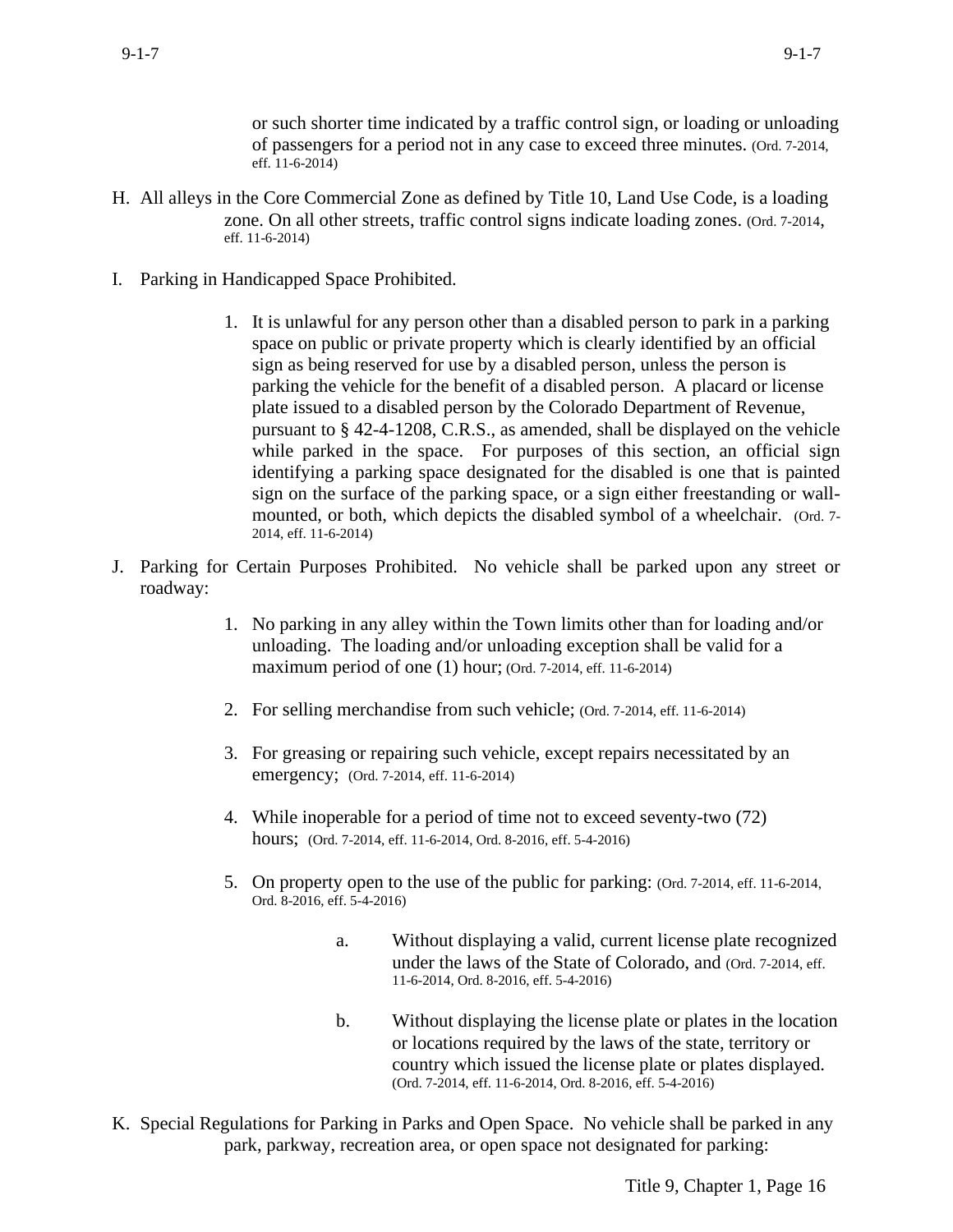- 1. In a manner that blocks or impedes travel on or into a designated fire road or other emergency access; (Ord. 7-2014, eff. 11-6-2014)
- 2. Contrary to posted signs; (Ord. 7-2014, eff. 11-6-2014)
- 3. Between 10 p.m. and 6 a.m. on any town property. (Ord. 7-2014, eff. 11-6-2014)
- $L^{12}$ Snow Removal – Access by Snow Removal Equipment:
	- 1. No vehicle shall be parked or left unattended on SNOW ROUTE between the hours of 3:00 a.m. and 9:00 a.m. IF 2 INCHES OR MORE OF SNOW IS FORECASTED during the months of October through April. (Ord. 7-2014, eff. 11- 6-2014, Ord. 1-2022, eff. 3-22-2022)
- M. Recreation Vehicles Occupancy
	- 1. It is unlawful for any person to occupy any Recreational Vehicle, Trailer Coach or Mobile Home, hereinafter referred collectively as, "recreational vehicle", within any Core Commercial, Highway Commercial or Industrial zones in the Town of Westcliffe, other than in an RV Park. (Ord.. 7-2017, eff. 4-6- 2017)
	- 2. It is unlawful for any person to occupy any Recreational Vehicle or Trailer Coach in any residential or agriculture zone without first having obtained a building permit for building a home on vacant land and having obtained a permit for the temporary occupancy of an RV or Trailer Coach during construction for a period of one (1) year or until construction is completed whichever occurs first. (Ord. 7-2017, eff. 4-6-2017)
	- 3. It is unlawful for any person to park or occupy a mobile home anywhere in the Town of Westcliffe other than in a Mobile Home Park. (Ord. 7-2017, eff. 4-6-2017)
- N. Parking in Town Designated Parking Area<sup>13</sup>

No person shall park a motor vehicle in a Town designated parking area which does not comply with posted rules, regulations and restrictions which may be amended from time-to-time by the Town Board of Trustees. (Ord. 1- 2018, eff. 4-5-2018)

# **9-1-8: Permitted Parking**

A. Notwithstanding the provisions of this chapter, vehicles may be parked in accordance with a permit issued by the Town Clerk and prominently displayed on the vehicle's dashboard. Upon application therefore in such reasonable form as the Town Clerk requires, the Town Clerk shall issue such a permit if the Town Clerk finds

<sup>12</sup> Title 9, Chapter 1, Section 7, Paragraph L is repealed and replaced in its entirety, all else remains as in original (Ord. 1- 2022, eff. 3-22-2022)

<sup>13</sup> Title 9, Chapter 1, Section 7 is amended by the addition of a new paragraph N. (Ord. 1-2018, eff. 4-5-2018)